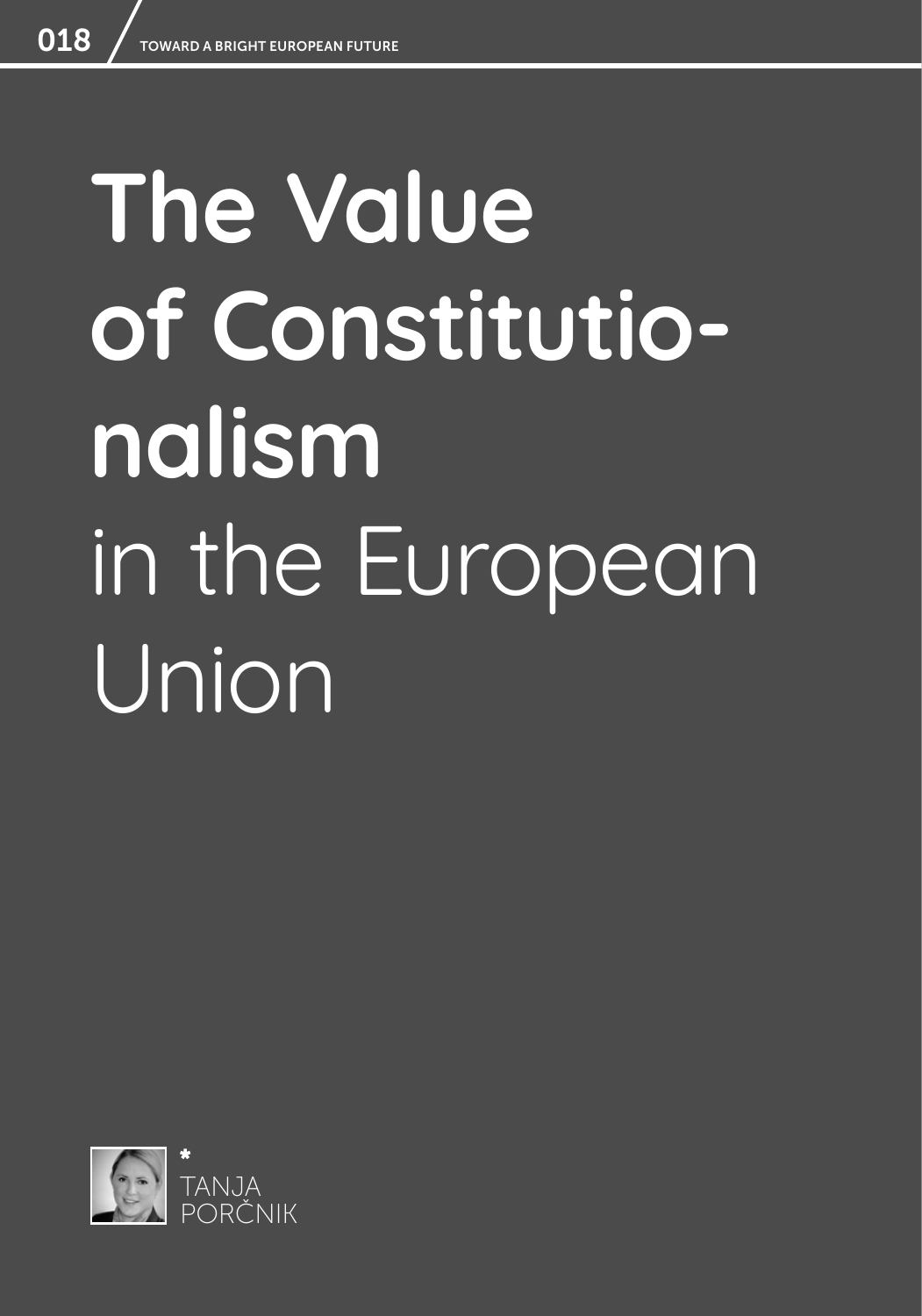**THE EUROM CHECK**<br>
the European Union (EU) has<br>
the achievement factor in<br>
its achievement of economic<br>
prosperity and further institu-<br>
tional integration has been the agreement been thriving for decades. A subtle yet important factor in its achievement of economic prosperity and further instituon and commitment to upholding common values laid out in Article 2 of the Treaty on European Union (TEU), providing that the EU is "*founded on the values of respect for human dignity, freedom, democracy, equality, the rule of law and respect for human rights, including the rights of persons belonging to minorities."*<sup>1</sup>

These provisions of the EU legal system are not only fundamental values in a constitutional democracy, but are also the founding values of the European Union. These values form the core of the institutional identity of the EU.

In the last decade, the European Union has seen an increasing number of attacks on, or even rejection of, some of these founding values by none other than democratically elected governments of EU member states. The opposition to these EU constitutional values was most explicitly and systematically formed by political elites in two member states in Eastern Europe (Poland and Hungary).

The recent developments of constitutionalism backsliding pose risks of detrimental institutional effects not only on the political system and constitutional order of respective EU member states but also on the EU itself. Unless each EU member state upholds constitutional democracy in their respective society, the European Union, as it is defined and constituted today, does not have a future.

99 THE EU NEEDS TO ENDORSE LIBERAL VALUES AND METHOD-OLOGICAL INDIVIDUALISM THAT UNDERPIN CONSTITUTION-ALISM

For the European Union to persevere and keep thriving as a community of liberal societies and democratic political systems, it needs to show unwavering commitment to constitutionalism, which is defined by limited government and the rule of law. In doing that, the EU needs to endorse liberal values and methodological individualism that underpin constitutionalism by reaching out to as many open minds as possible to embrace constitutionalism. Consequently, the European Union, as we know it, will survive or fall depending on the strength and robustness of constitutionalism in its member states.

#### ON CONSTITUTIONALISM

In the pursuit of better effectuation of the fundamental principles of the political regime, constitutionalism defines and delimits the political ends and means within the realm of politics by imposing constraints on the power of the state and the discretion

<sup>&</sup>lt;sup>1</sup> The Treaty on European Union - Article 2. Available [online][: h](https://eur-lex.europa.eu/eli/treaty/teu_2012/art_2/oj)ttps://eur-lex.europa.eu/eli/treaty/teu\_2012/ art\_2/oj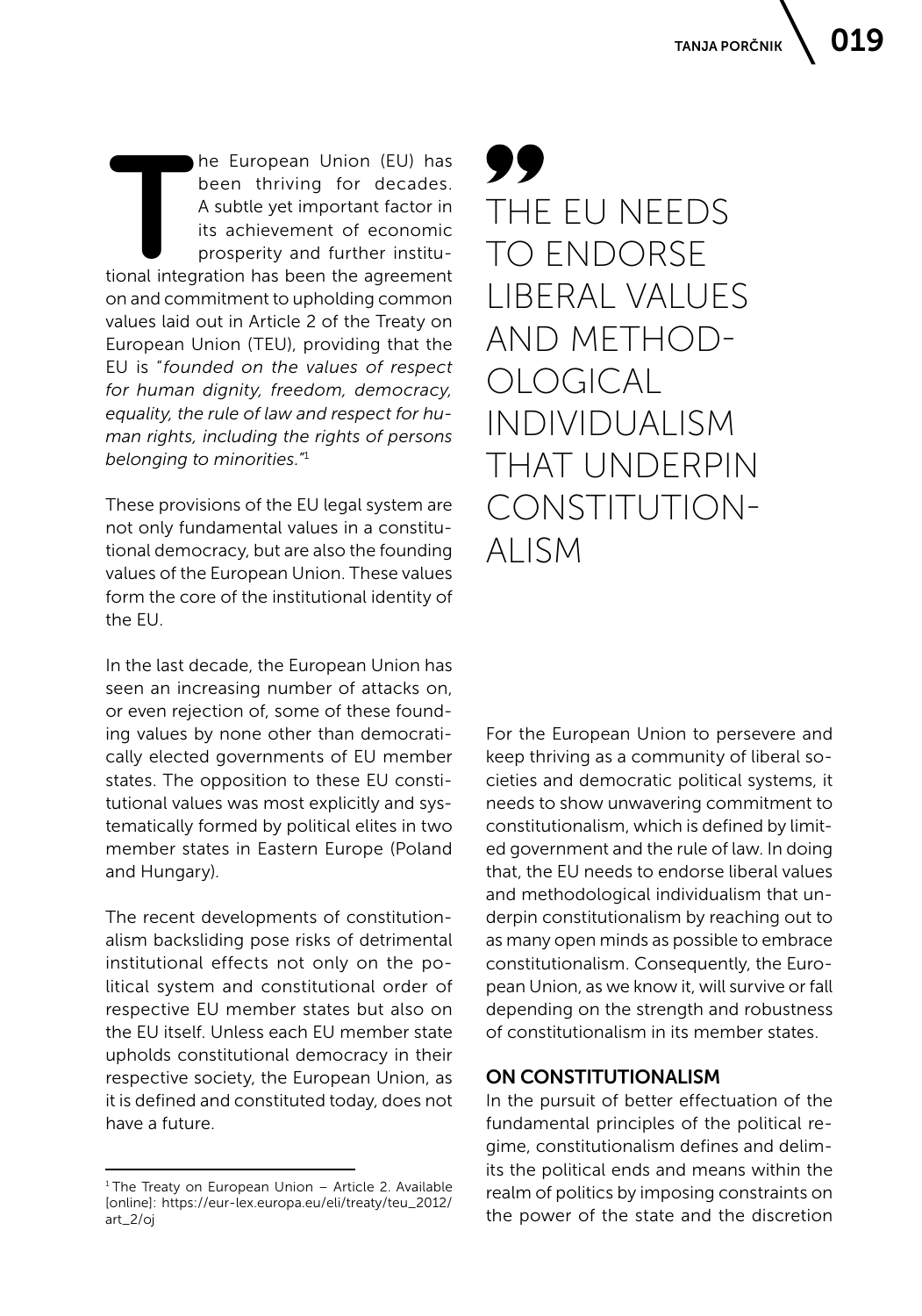99 THE RIGHTS AND FREEDOMS OF INDIVIDUALS HAVE NOT ALWAYS BEEN GUARANTEED AND PROTECTED TO THE EXTENT THAT THEY ARE TODAY IN MANY CONSTITUTIONAL STATES AROUND THE WORLD

of its government officials.<sup>2</sup> With the aim to ensure that those who exercise state power in a constitutional state guarantee adequate legal protection and procedural respect of the fundamental principles, and not to infringe upon them, constitutionalism should be distinguished from the mere presence of a constitution. A constitution may, or may not, provide effective constitutional constraints on the people in government. On the other hand, constitutionalism, when embedded into constitutional order and protected by actors in the political system, is an effective constraint on constitutional government.

Constitutional democracy is grounded in constitutionalism. Thus, like the liberal political thought that is its foundation, it has a negative view of unlimited and arbitrary state power.

The centerpiece of constitutionalism is a constitution, which is defined and supported by constitutional principles of a liberal democracy. Among those are popular sovereignty, consent of the governed, accountability of individuals in power to the people, the rule of law, and limited government<sup>3</sup>.

Today, many constitutional democracies meaningfully limit the power of the state and the discretion of the government officials with the nation's constitutional order. Whereas in the history of politically organized societies, state power has often been limited significantly less, if at all. Consequently, the rights and freedoms of individuals have not always been guaranteed and protected to the extent that they are today in many constitutional states around the world<sup>4</sup>.

Early constitutionalism as a political theory sought to limit the power of the state through constitutional institutions, while its modern form focuses on constitutional institutes that disperse the power of state among state institutions to better protect individual rights against the state<sup>5</sup>.

<sup>2</sup> Whittington, K. E. (2008) "Constitutionalism", [in]: K. E. Whittington, R. D. Kelemen, and G. A. Caldeira (ed.), *The Oxford Handbook of Law and Politics*, Oxford: Oxford University Press, pp. 281–299.

<sup>&</sup>lt;sup>3</sup> Henkin, L. (1989) "Revolutions and Constitutions", [in]: *Louisiana Law Review*, Vol. 49(5), pp. 1023–1056. Available [online]: [https://digitalcommons.law.lsu.edu/lalrev/](https://digitalcommons.law.lsu.edu/lalrev/vol49/iss5/2/) [vol49/iss5/2/](https://digitalcommons.law.lsu.edu/lalrev/vol49/iss5/2/)

<sup>4</sup> Porčnik, T. (2022) *Vloga sistema zavor in ravnovesij v Združenih državah Amerike pri spoštovanju pravic ujetnikov v Guantánamu*, a doctoral dissertation. Available [online]: [https://repozitorij.uni-lj.si/IzpisGradiva.](https://repozitorij.uni-lj.si/IzpisGradiva.php?id=135357) [php?id=135357](https://repozitorij.uni-lj.si/IzpisGradiva.php?id=135357) [in Slovene]

<sup>5</sup> Lane, J.-E. (1996) *Constitutions and Political Theory*, Manchester: Manchester University Press.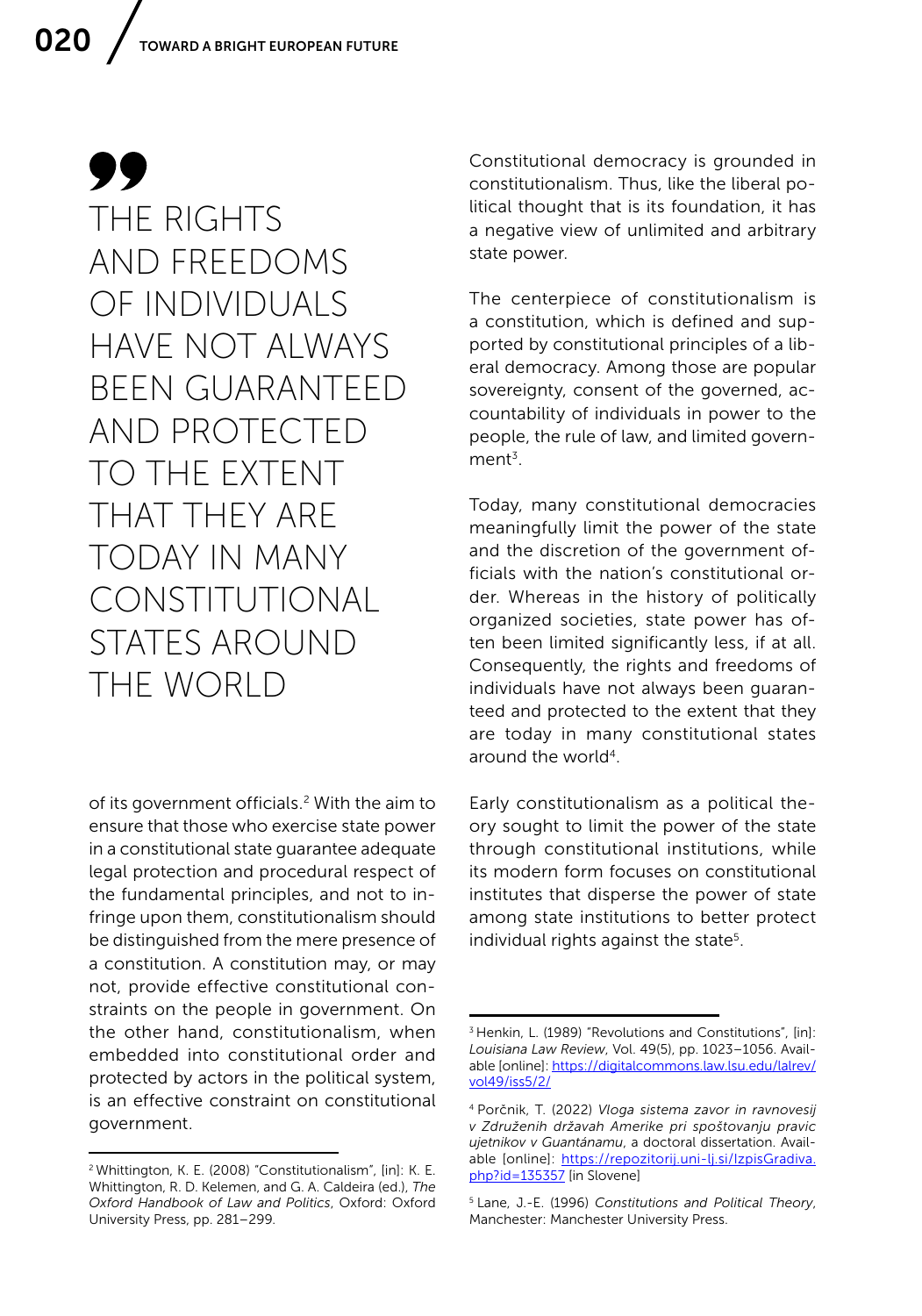99 SOCIETIES HAVE DIFFERENT CONSTITUTIONAL VALUE PREFERENCES AND THEREFORE ARE NOT EQUALLY RESISTANT TO THE ATTACKS ON CONSTITUTION-ALISM

Crucially, the mere presence of legal restrictions on the power of the state, spelled out in the legal system, is not a guarantee for constitutionalism, as the latter depends on whether these restrictions of a constitutional order are also effective<sup>6</sup>. Effective limitation of power should not only prevent the state from making steps from constitutional democracy toward absolutism, but, more importantly, should ensure that the power of the state in its arbitrariness and tyranny over the people ceased to protect human rights and freedoms and other fundamental principles of a political regime.

Societies have different constitutional value preferences and therefore are not equally resistant to the attacks on constitutionalism. As an example, those with strong commitments to fairness and the rule of law tend to be better equipped for such events. However, while a constitutional democracy welcomes and even encourages different constitutional interceptions to be eventually settled through institutional process by political actors, the commitment of both political class and citizens at large to common values is a prerequisite for a constitutional state to persevere.

Richard S. Kay argues that consenting to constitutionalism, where life in a liberal society is subject to the constitutional order, is a risk-averse strategy, where the individual prefers strict restrictions on the power and functioning of state rather than the possibility of government unduly interfering with private lives of individuals when new circumstances arise<sup>7</sup>.

Importantly, limited government is the "*ethos* of constitutionalism," whereas how specifically these legal restraints ought to underpin and define the constitutional order in a modern liberal state remains a challenge8. Such a challenge also applies to the drafting and enforcing provisions of the constitutional order defining the political and legal consequences for those in government who act in conflict with provisions of the constitution – for instance, by not protecting constitutional values of a liberal democracy.

In a constitutional democracy, constitutional values are constraints on the people in government. When clearly specified in a constitution, these constitutional constraints are its hard-wired features. On the

<sup>6</sup> Friedrich, C. J. (1974) *Limited Government: A Comparison*, Englewood Cliffs, New Jersey: Prentice-Hall.

<sup>7</sup> Kay, R. (2001) "American Constitutionalism", [in]: L. Alexander (ed.), *Constitutionalism: Philosophical Foundations*, Cambridge: Cambridge University Press, pp. 16–63.

<sup>8</sup> Vile, M. J. C. (1998) *Constitutionalism and the Sepa*ration of Powers, 2<sup>nd</sup> Edition. Available [online]: [https://](https://oll.libertyfund.org/title/vile-constitutionalism-and-the-separation-of-powers ) [oll.libertyfund.org/title/vile-constitutionalism-and-the](https://oll.libertyfund.org/title/vile-constitutionalism-and-the-separation-of-powers )[separation-of-powers](https://oll.libertyfund.org/title/vile-constitutionalism-and-the-separation-of-powers )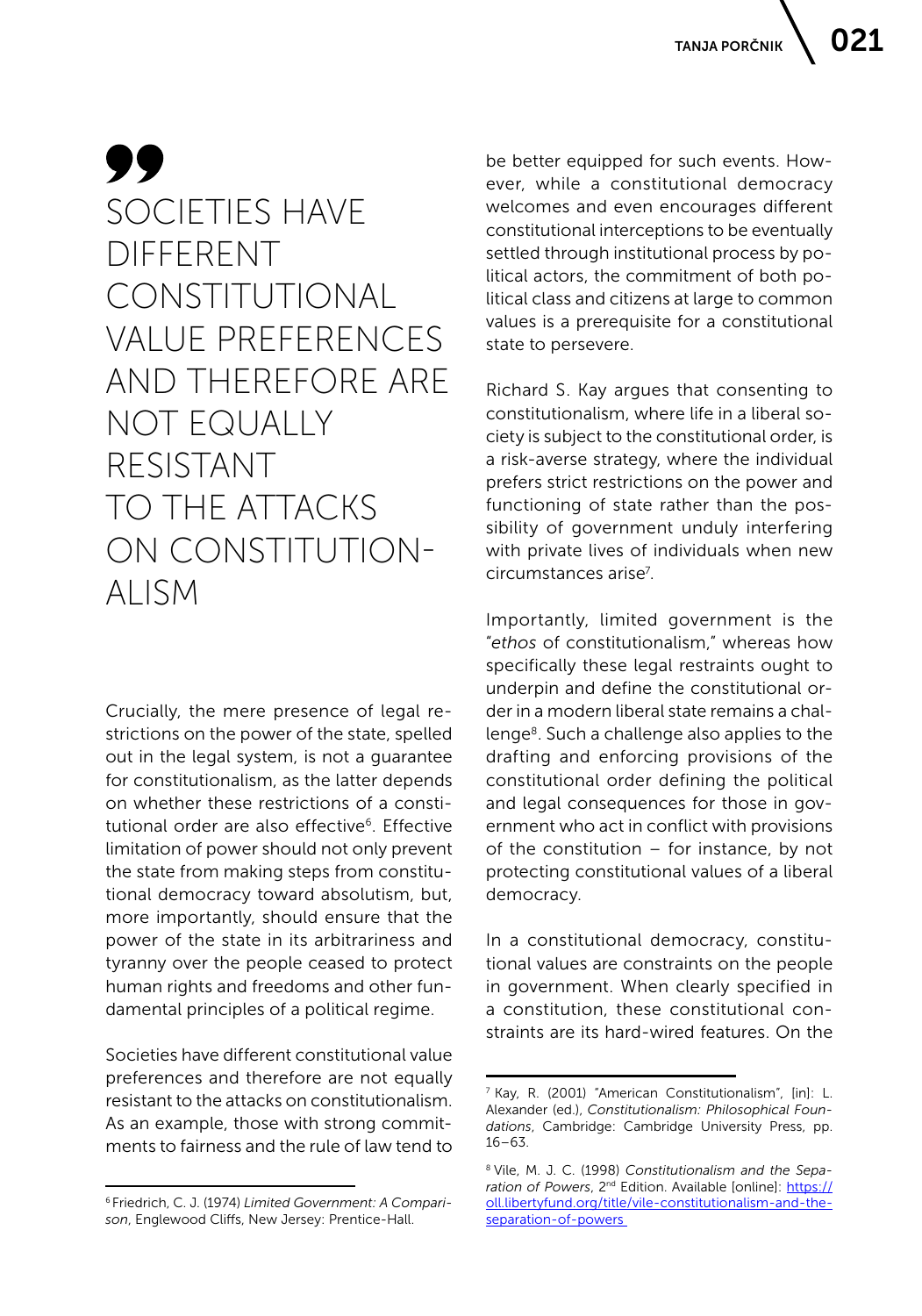99 IN A CONSTITU-TIONAL DEMOC-RACY, CONSTITU-TIONAL VALUES ARE CONSTRAINTS ON THE PEOPLE IN GOVERNMENT

other hand, when not defined at a high level of specificity, they might be regarded as soft constraints on a constitutional government.

Richard A. Epstein notes that textual interpretation is only the first step in constitutional interpretation, as *"[t]he key questions of constitutional law have to do with the articulations of doctrines that have no particular text origin, but whose inclusion is fairly required by the text itself"*9. These articulations are in a constitutional state expected from the judicial and legislative branch. The two branches co-build and co-define the nation's constitutional order with the application of a judicial review and political procedure of legislating.

The people in the government may fail to be bound by constitutional constraints because they might be resisting or contesting constitutional constraints, or they might even be unaware of them. In either event, constitutional constraints need to be made known to political actors and

enforced by the institutional ones – in all circumstances and for all political actors – if they are to be effective. Furthermore, no constitutional constraint can be written out of the constitutional order by way that is not constitutionally defined otherwise a society faces the crisis of constitutionalism. Most importantly, it is up to the society to defend it, as constitutionalism is not self-supporting.

## THE BACKSLIDING OF CONSTITUTIONALISM IN THE EU

In the recent decade, the European Union has increasingly witnessed undermining of some of the founding values referred to in the core institutional provisions of the EU, laid out in Article 2 of the TEU:

*"The Union is founded on the values of respect for human dignity, freedom, democracy, equality, the rule of law and respect for human rights, including the rights of persons belonging to minorities. These values are common to the Member States in a society in which pluralism, non-discrimination, tolerance, justice, solidarity and equality between women and men prevail."*<sup>10</sup>

The governments of Hungary and Poland, while weakening constitutionalism in their countries, are resisting to adhere to EU constitutional constraints by not upholding the founding values of the EU. The political actors in these two member states do not possess the lack of judgment, but rather reject constitutionalism by undermining their elements of limited government and the rule of law. They have put their electoral or policy needs ahead of their desire to be faithful to constitutionalism.

<sup>9</sup> Esptein, R. A. (2006) *How Progressives Rewrote the Constitution*, Washington, D.C.: Cato Institute, p. 9.

<sup>&</sup>lt;sup>10</sup> The Treaty on European Union - Article 2. Available [online]: [https://eur-lex.europa.eu/eli/treaty/teu\\_2012/](https://eur-lex.europa.eu/eli/treaty/teu_2012/art_2/oj) [art\\_2/oj](https://eur-lex.europa.eu/eli/treaty/teu_2012/art_2/oj)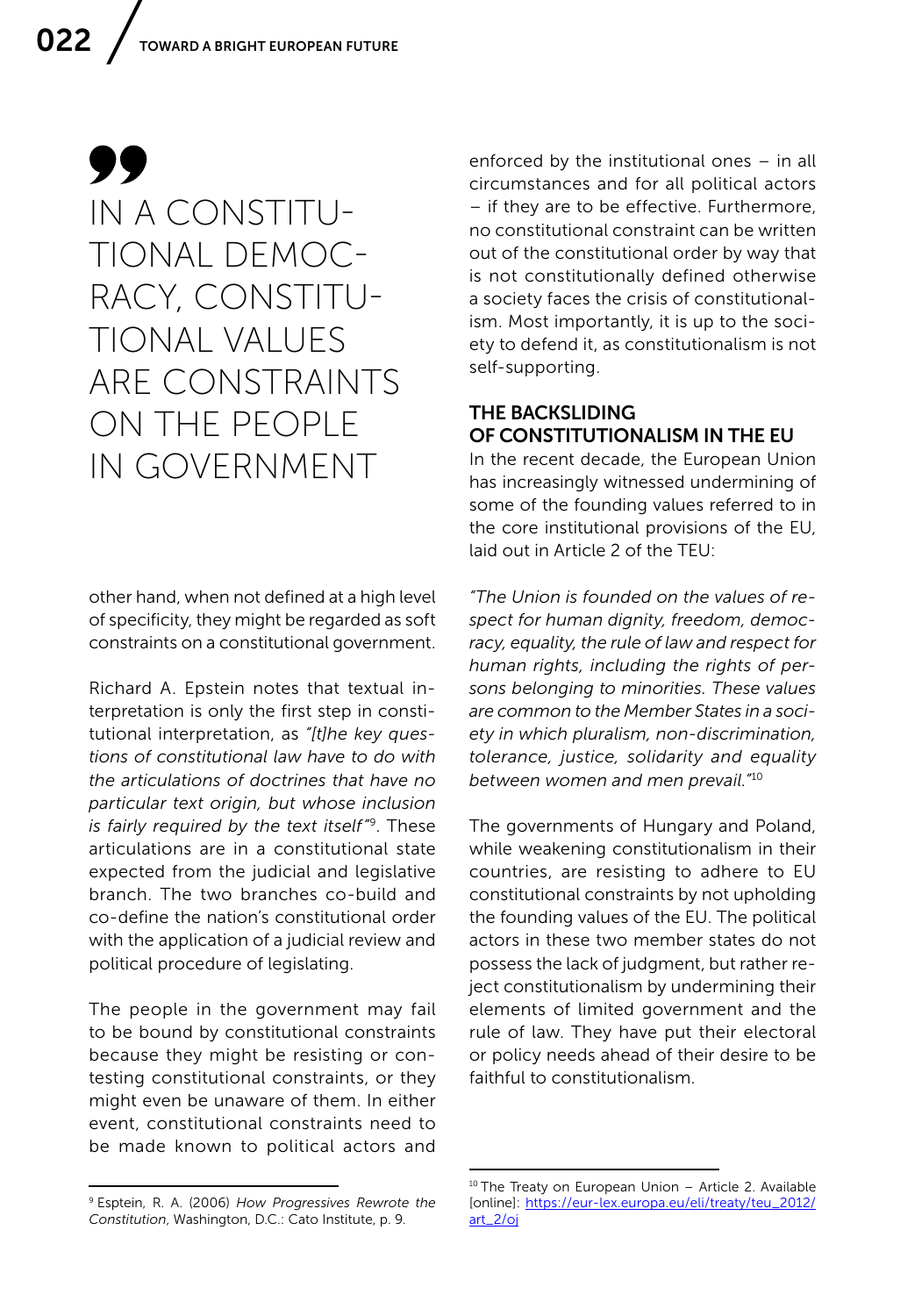## 99 THE CONSTITU-TIONAL PRINCIPLE OF JUDICIAL INDE-PENDENCE IS NOT ONLY A PRODUCT OF MODERN CON-STITUTIONALISM, BUT ALSO A COR-NERSTONE OF CON-STITUTIONAL DE-MOCRACY

The current political leaders in Hungary and Poland do not see a problem with the government's rejection of constitutionalism at both levels – of a member state and the European Union. Still, these leaders – for other reasons – wish for their countries to remain EU member states, which includes that they keep contributing to and defining the EU's constitutional order.

## … THE ROLE OF JUDICIARY

One of the main components of the rejection of constitutionalism in EU member states has been the government's undermining of judicial independence. The constitutional principle of judicial independence is not only a product of modern constitutionalism but also a cornerstone of constitutional democracy. Still, not all societies uphold judicial independence to the same degree. More individualistic societies and those with higher trust in other members of a society are more likely to have high levels of (perceived) *de facto* judicial independence, whereas their expected level of *de jure* judicial independence is lower than that of collectivistic and low-trust societies $11$ .

As a constitutional principle of a constitutional democracy, judicial independence plays an *essential* role in upholding the EU constitutional order by enforcing EU law in member states, as the European Court of Justice (ECJ) concluded<sup>12</sup>. Hence, maintaining and protecting judicial independence is not only necessary for the proper function of this branch of a constitutional government but also a precondition for the robustness, strength, and longevity of constitutionalism in a constitutional democracy.

By upholding its independence, the judiciary can perform three necessary functions. First, the judicial branch upholds the constitutional order. Second, it acts as a check against the political branches of government by interpreting and making constitutional constraints upon them effective. In particular, the presidential system tends to slip into constitutional noncompliance when an independent judiciary is not guaranteed<sup>13</sup>. Third, it protects human rights and freedoms of individuals when they are being violated. Through these three ways, the courts play a meaningful role in maintaining the rule of law and the system of

<sup>&</sup>lt;sup>11</sup> Gutmann, J. and S. Voigt (2020) "Judicial Independence in the EU: a puzzle", [in]: *European Journal of Law and Economics*, Vol. 49, pp. 83–100.

<sup>12</sup> C-64/16 - Associaçao Sindical dos Juízes Portugueses v Tribunal de Contas (2018) *ECLI:EU:C:2018:117.*  Available [online]: [https://curia.europa.eu/juris/liste.](https://curia.europa.eu/juris/liste.jsf?language=en&num=C-64/16) [jsf?language=en&num=C-64/16](https://curia.europa.eu/juris/liste.jsf?language=en&num=C-64/16)

<sup>&</sup>lt;sup>13</sup> Gutmann, J. and S. Voigt (2021) "Militant Constitutionalism: A Promising Concept to Make Constitutional Backsliding Less Likely?", [in]: *Public Choice*. Available [online]: [https://link.springer.com/article/10.1007/s11127-](https://link.springer.com/article/10.1007/s11127-021-00874-1  ) [021-00874-1](https://link.springer.com/article/10.1007/s11127-021-00874-1  )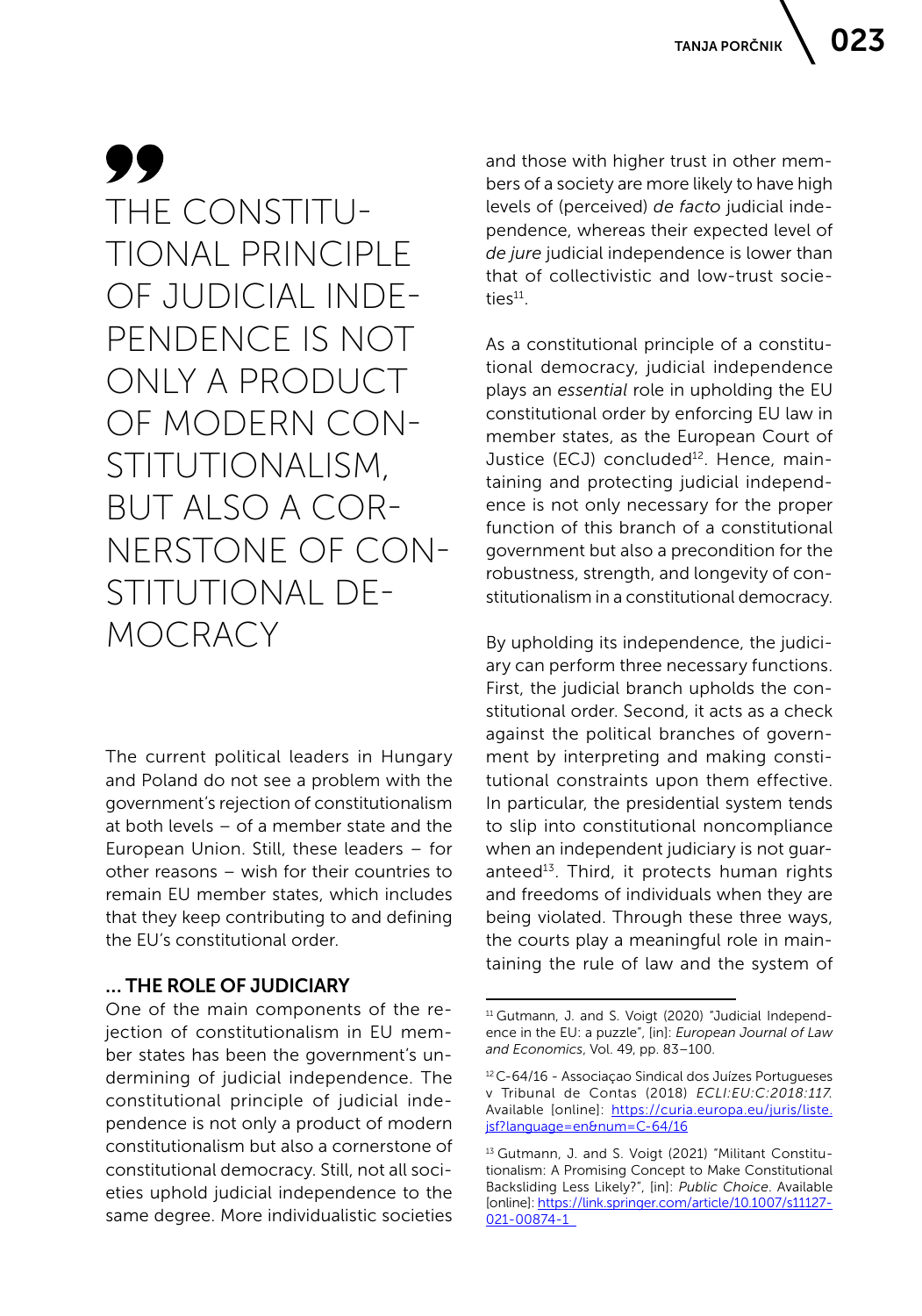limited government with the aim of preventing arbitrary exercise of the power of the state.

The judges provide a detailed and lengthy examination of the law, which is often not a skill of other government officials<sup>14</sup>. As such, judges do not evaluate or take into account public opinion when trying to address constitutional neglect by political actors, but rather only speak on behalf of and enforce constitutional principles.

In a historical perspective, between the 1960s and 1990s, judicial review and independent constitutional adjudication were an effective obstacle to the concentration of state power in Europe<sup>15</sup>. However, this trend has been affected in the following period. As an example, Poland's ruling Law and Justice party (Prawo i Sprawiedliwość, PiS) packed the Constitutional Tribunal in Poland, the court vested with the power of judicial review, with party-loyalists to facilitate an additional tool of the governing majority party. Further, PiS imposed the political maneuvering on the Supreme Court with the aim of disciplining the judiciary into submission and non-objection to the removal of constraints on the party's power<sup>16</sup>.

In another case from the EU, between 2017 and 2019, the Romanian government led by the Social Democratic Party (Partidul Social Democrat, PSD) put in place the political control of the content of judicial decisions,

99 THE ELECTOR-AL DEMOCRACY, WHICH REMAINS THE UNCON-TESTED SOURCE OF LEGITIMACY IN LIBERAL DEMOC-RACIES AROUND THE WORLD, HAS BECOME A CON-VENIENT EXCUSE FOR THOSE WHO UNDERMINE CON-STITUTIONALISM IN THE EU

which was implemented by legislative amendments that defined the disciplinary regime applicable to judges and their personal liability for judicial error<sup>17</sup>.

<sup>14</sup> Hamilton, A. (2008) *No. 78: The Judiciary Department*. Available [online]: [https://avalon.law.yale.edu/18th\\_cen](https://avalon.law.yale.edu/18th_century/fed78.asp )[tury/fed78.asp](https://avalon.law.yale.edu/18th_century/fed78.asp ) 

<sup>15</sup> Sajó, A. (1999) *Limiting Government. An Introduction to Constitutionalism*, Budapest and New York, New York: Central European University Press.

<sup>16</sup> Bojarski, Ł. (2021) "Civil Society Organizations for and with the Courts and Judges—Struggle for the Rule of Law and Judicial Independence: The Case of Poland 1976–2020", [in]: *German Law Journal*, 22(7): 1344– 1384. DOI:10.1017/glj.2021.72

<sup>&</sup>lt;sup>17</sup> Court of Justice of the European Union (2021, May 18). Press Release No 82/21: The Court of Justice rules on a series of Romanian reforms in the areas of judicial organization, the disciplinary regime applicable to judges, and the financial liability of the State and the personal liability of judges as a result of a judicial error. Available [online]: [https://curia.europa.eu/jcms/upload/docs/ap](https://curia.europa.eu/jcms/upload/docs/application/pdf/2021-05/cp210082en.pdf)[plication/pdf/2021-05/cp210082en.pdf](https://curia.europa.eu/jcms/upload/docs/application/pdf/2021-05/cp210082en.pdf)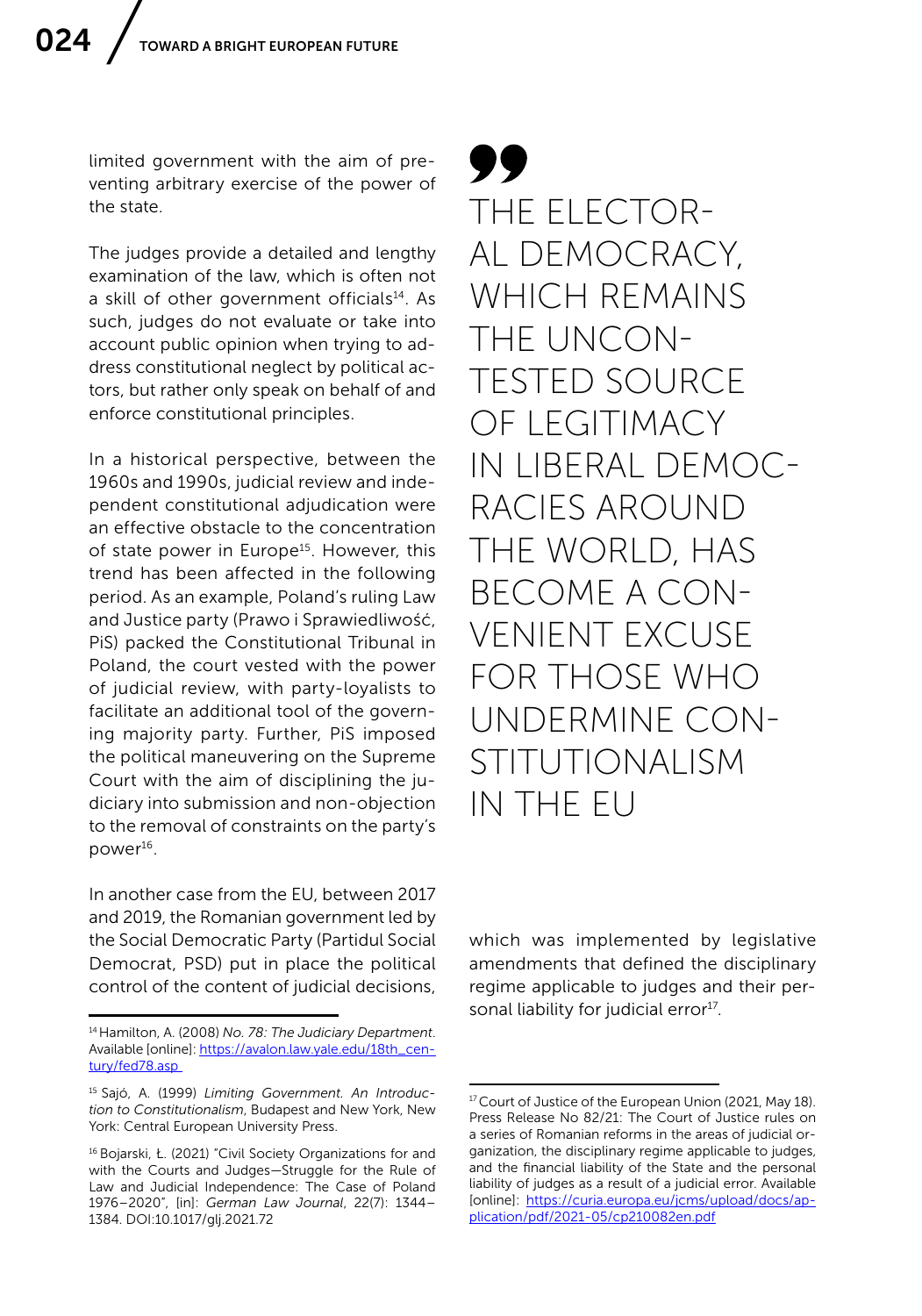The recent weakening of constitutionalism in the EU attests to a known axiom that (aspiring) autocrats attack judicial independency – where judges on independent and impartial courts are able to perform their duties free from interventions, pressures, and inducements that may corrupt or curtail their judgment or decisions by other actors – not overnight, but with a gradual, incremental, long-lasting process of political subordination of the judiciary<sup>18</sup>. Also, their toolbox of interference and attempts to bring judiciary under political control is particularly wide – from politically tailoring or controlling the nomination and appointment process for judges, prosecutors, and notaries, altering the retirement age of judges without an objective and proportionate justification, deploying disciplinary proceedings against them for questioning the ruling party's stand by a chamber that is not independent and impartial, and imposing procedural rules that paralyze courts $19$  to spurring a hate campaign<sup>20</sup> and using the national media to undermine credibility of those in the judiciary<sup>21</sup>.

#### … THE ROLE OF DEMOCRACY

The current process of eroding constitutionalism in some of the EU member states occurs under the democracy's watch.

## 99 FOR GENERATIONS, DEMOCRACY HAS BEEN A FAVORITE IN THE POLITICS OF WESTERN SOCIETIES

Democracy is not a panacea for all illnesses. Even worse, in the current situation, the electoral democracy, which remains the uncontested source of legitimacy in liberal democracies around the world, has become a convenient excuse for those who undermine constitutionalism in the EU.

For generations, democracy has been a favorite in the politics of Western societies. The perceived supremacy of democracy in relation to other political regimes has resulted in an acceptance and even praise of electoral majoritarianism at all costs. After all, a constituency has spoken.

Just because it is the best-known option, does not mean that democracy does not create perils for a constitutional state. Unbound electoral democracy can not only lead to the demise of constitutionalism, but will also eventually destroy democracy itself.

As Leo Strauss stressed, *"the reason why we cannot allow ourselves to be the bootlikers of democracy is because we are its friends* 

<sup>18</sup> Levitsky, S. and D. Ziblatt (2018) *How Democracies Die*, New York: Crown.

<sup>19</sup> Walsh, A. (2019) "What Are Poland's Controversial Judicial Reforms?", [in]: *DW*, November 5. Available [online]: [https://www.dw.com/en/what-are-polands-con](https://www.dw.com/en/what-are-polands-controversial-judicial-reforms/a-51121696)[troversial-judicial-reforms/a-51121696](https://www.dw.com/en/what-are-polands-controversial-judicial-reforms/a-51121696)

<sup>20</sup> Applebaum, A. (2020) "The Disturbing Campaign Against Poland's Judges", [in]: *The Atlantic*, January 28. Available [online]: [https://www.theatlantic.com/ideas/](https://www.theatlantic.com/ideas/archive/2020/01/disturbing-campaign-against-polish-judges/605623/) [archive/2020/01/disturbing-campaign-against-polish](https://www.theatlantic.com/ideas/archive/2020/01/disturbing-campaign-against-polish-judges/605623/)[judges/605623/](https://www.theatlantic.com/ideas/archive/2020/01/disturbing-campaign-against-polish-judges/605623/)

<sup>21</sup> Gałczyńska, M. (2019) "Śledztwo Onetu. Farma trolli w Ministerstwie Sprawiedliwości, czyli 'za czynienie dobra nie wsadzamy'", [in]: *Onet.pl*, August 18. Available (online): [https://wiadomosci.onet.pl/tylko-w-onecie/sledztwo](https://wiadomosci.onet.pl/tylko-w-onecie/sledztwo-onetu-farma-trolli-w-ministerstwie-sprawiedliwosci-czyli-za-czynienie-dobra/j6hwp7f)[onetu-farma-trolli-w-ministerstwie-sprawiedliwosci](https://wiadomosci.onet.pl/tylko-w-onecie/sledztwo-onetu-farma-trolli-w-ministerstwie-sprawiedliwosci-czyli-za-czynienie-dobra/j6hwp7f)[czyli-za-czynienie-dobra/j6hwp7f](https://wiadomosci.onet.pl/tylko-w-onecie/sledztwo-onetu-farma-trolli-w-ministerstwie-sprawiedliwosci-czyli-za-czynienie-dobra/j6hwp7f)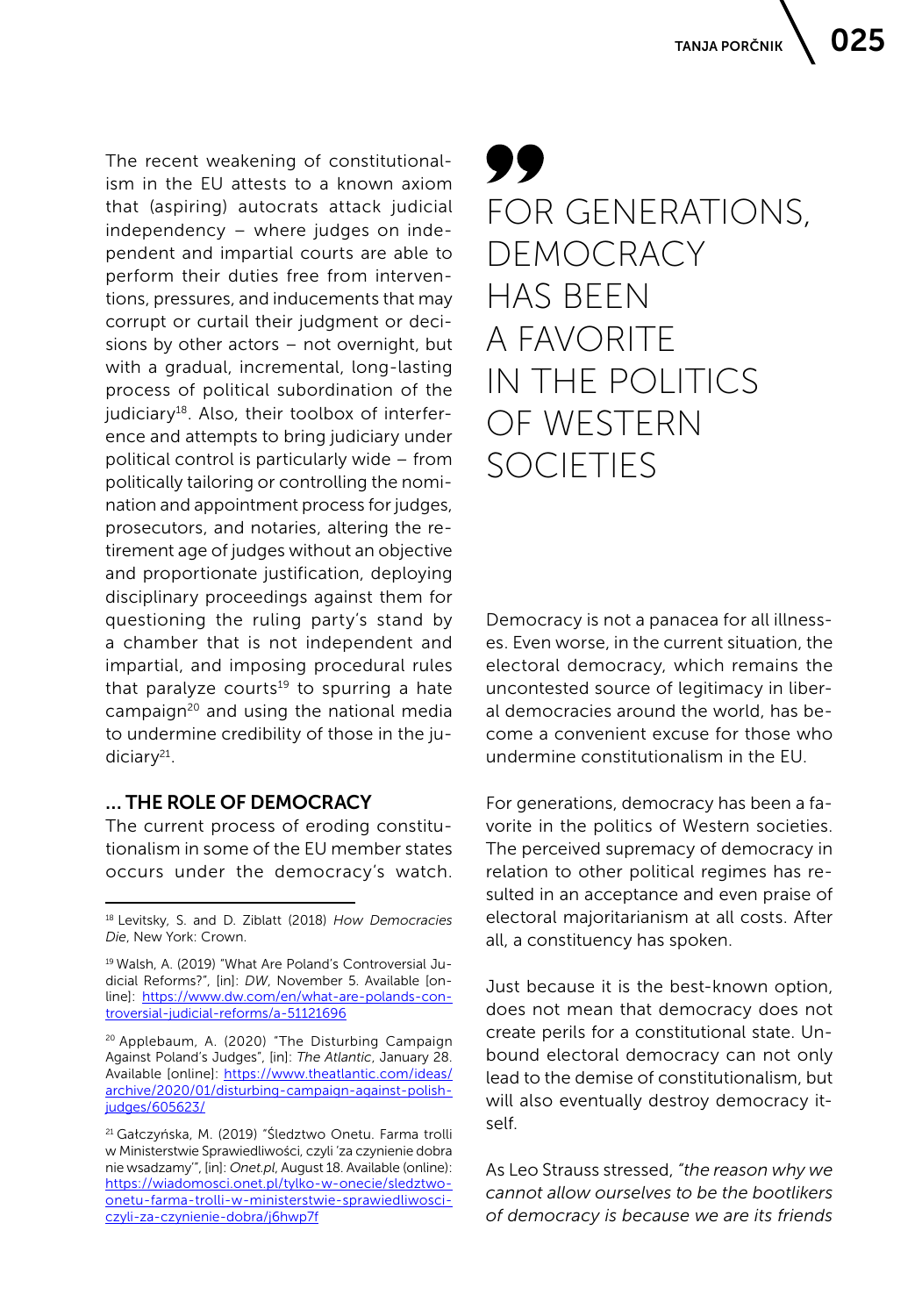## 99 CONSTITUTIONAL-ISM IS NOT DEFINED AND SHAPED ONLY BY LE-GAL SCHOLARS AND JUDGES, BUT ALSO BY THE POLITICAL PRISM

*and allies."* Hence, constitutionalism is not an opponent of democracy, while it does not put it on a pedestal<sup>22</sup>.

#### IT IS THE POLITICS, STUPID!

To fully understand the role of judiciary and the role of democracy in the process of erosion – or possible future strengthening – of constitutionalism, the workings of the latter need to be viewed inside of politics. Constitutionalism is not defined and shaped only by legal scholars and judges but also by the political prism. Its influence is not *a priori* negative. Rather, an all-encompassing analysis of constitutionalism ought to take that vital component into account too.

Politics has direct and indirect influence on constitutionalism. The most noticeable role is where politics shapes the structural, procedural, and substantive features of a constitution. With constitutional order constraining politics in a constitutional democracy, it turns out that politics has a significant say in defining and interpreting its own constitutional constraints.

In terms of interpreting them in the EU legal system, the Hungarian ruling Fidesz party's membership in the European People's Party (EPP Group), until it decided to leave its center-right European political family in 2021, critically weakened the European Parliament and European Commission's exercise of the oversight function over the actions of the Hungarian government that were undermining or even rejecting constitutionalism.

In this case, some political actors at the EU level, who were mindful of votes Fidesz was contributing to the EPP Group, decided to give political considerations priority over the political enforcement of compliance with constitutional constraints<sup>23</sup>. Instead of acting as guardians of the Treaties, the Commission secured its role as the driving force of integration by embracing dialogue with member state governments over robust enforcement of EU law<sup>24</sup>. The constitutional neglect by EU political bodies enabled and contributed to further constitutionalism backsliding in the EU. On the other hand, Poland's PiS did not find a political savior in its EU political family to pave the same path. A much smaller party group of European

<sup>22</sup> Rosenfeld, M. and A. Sajó (2013) "Constitutionalism: Foundations for the New Millennium", [in]: *New Millennium Constitutionalism: Paradigms of Reality and Challenges*, Yerevan: NJHAR. Available [online]: [https://](https://www.venice.coe.int/CoCentre/Harutyunyan_newmillenium.pdf ) [www.venice.coe.int/CoCentre/Harutyunyan\\_newmil](https://www.venice.coe.int/CoCentre/Harutyunyan_newmillenium.pdf )[lenium.pdf](https://www.venice.coe.int/CoCentre/Harutyunyan_newmillenium.pdf ) 

<sup>&</sup>lt;sup>23</sup> Kelemen, R. D. (2017) "Europe's Other Democratic Deficit: National Authoritarianism in Europe's Democratic Union", [in]: *Government & Opposition*, Vol. 52(2), pp. 211–238.

<sup>24</sup> Kelemen, R. D. and T. Pavone (2022) *Where Have the Guardians Gone? Law Enforcement and the Politics of Supranational Forbearance in the European Union*, APSA Preprints. DOI: 10.33774/apsa-2022-c0qjl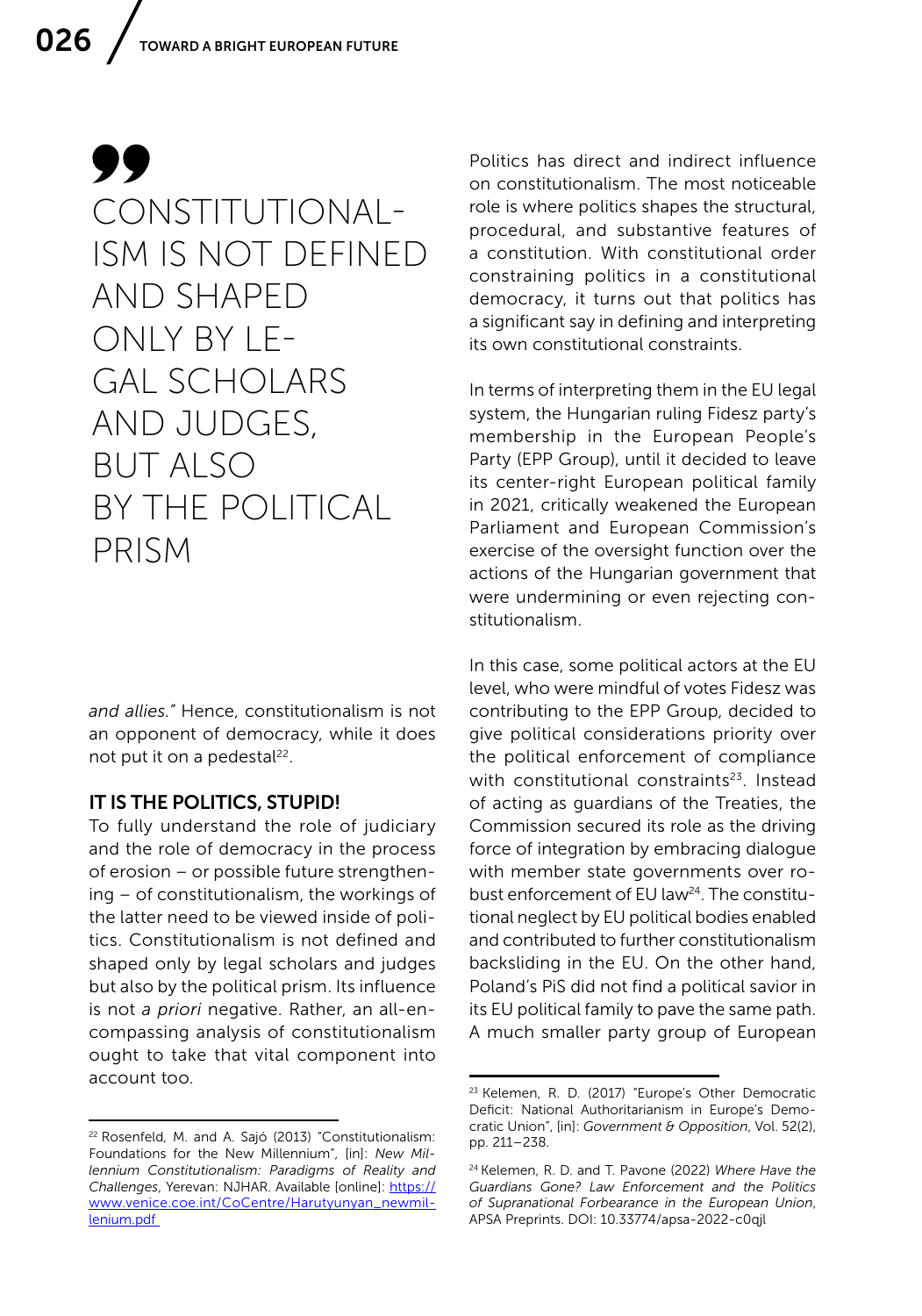# objection to making the EU funds conditional on respect for the rule of law and democratic norms25. Less obvious influence is the indirect role of a political context in cases when the ju-

diciary is unwilling to exercise its power of judicial review by which it would perform its own role of an enforcer of the constitutional constraints on power and functioning of state actors. Such passivity or even apathy on the part of judicial behavior could be based on their political bias. It could also result from political intervention or pressure on the judges – in the case of Romania, a judicial body responsible for conducting disciplinary investigations and bringing disciplinary proceedings against judges and prosecutors was designed as such an instrument – which is yet another reason for it being essential to provide guarantees of the independence of the judiciary and to maintain the independence of the judges. Unless the judiciary has an interest in being an effective check on the political branches, it can not only be the least dangerous branch<sup>26</sup> but also the element that contributes to the demise of constitutionalism.

## **STRENGTHENING** CONSTITUTIONALISM IN THE EU

With the process of eroding constitutionalism in the European Union in the last decade, which has been driven by leaders from a handful of EU member states who have found support in significant segments of the general public, it is essential that the remaining member states, as well as the EU institutions, are not only constitutionally

99 FIDESZ AND PIS SHARE A COMMON INTEREST IN IMPEDING THE EU INSTITUTIONS FROM ACTING AGAINST THE POL-ISH AND HUNGAR-IAN GOVERNMENT ENGAGED IN CON-STITUTIONALISM BACKSLIDING

Conservatives and Reformists (ECR), with marginal influence in the EU institutions, did not have a chance to instigate a bleak EU response to member state's rejection of constitutionalism.

Further to the direct role of politics defining and interpreting its own constitutional constraints on the EU level, though they belong to different EU party groups, Fidesz and PiS share a common interest in impeding the EU institutions from acting against the Polish and Hungarian government engaged in constitutionalism backsliding. In 2020, these two governments jointly invoked a veto to block the EU budget and the recovery fund on the grounds of an

<sup>25</sup> Reuters (2020) *Hungary and Poland Stick to EU Budget Veto, Hungarian Minister Says*. Available [online]: [https://www.reuters.com/article/eu-budget-hungary](https://www.reuters.com/article/eu-budget-hungary-poland-idUSKBN28H1TI )[poland-idUSKBN28H1TI](https://www.reuters.com/article/eu-budget-hungary-poland-idUSKBN28H1TI ) 

<sup>26</sup> Hamilton, A. (2008) No. 78: *The Judiciary Department*. Available [online]: [https://avalon.law.yale.edu/18th\\_cen](https://avalon.law.yale.edu/18th_century/fed78.asp)[tury/fed78.asp](https://avalon.law.yale.edu/18th_century/fed78.asp)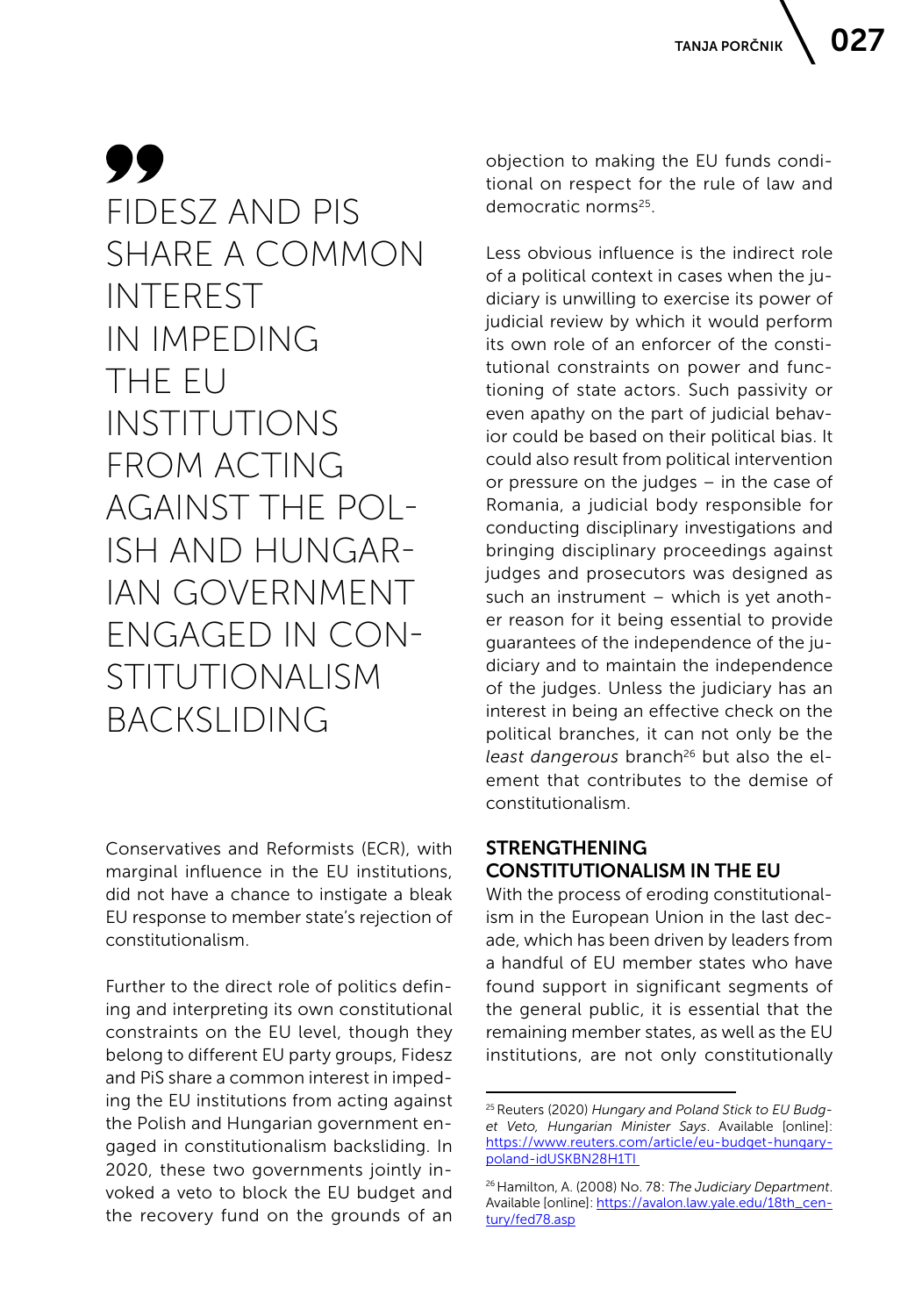faithful but also committed to constitutionalism. Constitutional pluralism in the EU requires that this commitment applies to both the EU and the member states' constitutional orders.

However, such commitment does not come without challenges. As such, the courts are in a possession of "weak judicial review," as defined by Jeremy Waldron<sup>27</sup>, which authorizes the EU judges to opine on the government actions, whereas they may not invalidate them when in violation of constitutional constraints. Cancelation and possible replacement of such government policies need to come from political actors.

Concurrently to judicial scrutiny, other political actors need to remain committed to the principles of constitutionalism and constitutional implementation by marshaling political resources to promptly, well-thought through, and fiercely react to these developments by mobilizing political opposition in defense of the constitutional standards and call those that have committed constitutional violations to accountability. Often, their first move, as a damaged party, should be to appeal to the courts for a judicial review to trigger judicial scrutiny of a governmental action. In the meantime, the political actors may organize their own oversight efforts in the form of legislative hearings and investigations to monitor constitutional violations<sup>28</sup>.

The call to adhere to constitutional constraints may be issued to individual politicians, political parties, or even member states. Currently, among legal and political procedures on the table in relation to government actions by the Hungarian and Polish governments are the Court of Justice

99 BEYOND THE IMPI FMENTA-TION OF THE CUR-RENT LEGAL SYSTEM IN THE EU, MEASURES AT THE INSTITU-TIONAL LEVEL SHOULD BE REASSESSED AND POSSIBLY REDESIGNED TO MAKE CON-STITUTIONALISM MORE RESILIENT TO THE ATTACKS ON CONSTITUTION-AL DEMOCRACIES

<sup>27</sup> Waldron, J. (2006) "The Core of the Case Against Judicial Review", [in]: *Yale Law Journal*, Vol. 115, pp. 1355–1356. Available [online]: https://www.jstor.org/ stable/20455656

<sup>28</sup> McCubbins, M. D. and T. Schwartz (1984) "Congressional Oversight Overlooked: Police Patrols versus Fire Alarms", [in]: *American Journal of Political Science*, Vol. 28, pp. 165–179. Available [online]: [https://fbaum.unc.edu/](https://fbaum.unc.edu/teaching/PLSC541_Fall08/mcubbins_schwartz_1984.pdf) [teaching/PLSC541\\_Fall08/mcubbins\\_schwartz\\_1984.pdf](https://fbaum.unc.edu/teaching/PLSC541_Fall08/mcubbins_schwartz_1984.pdf)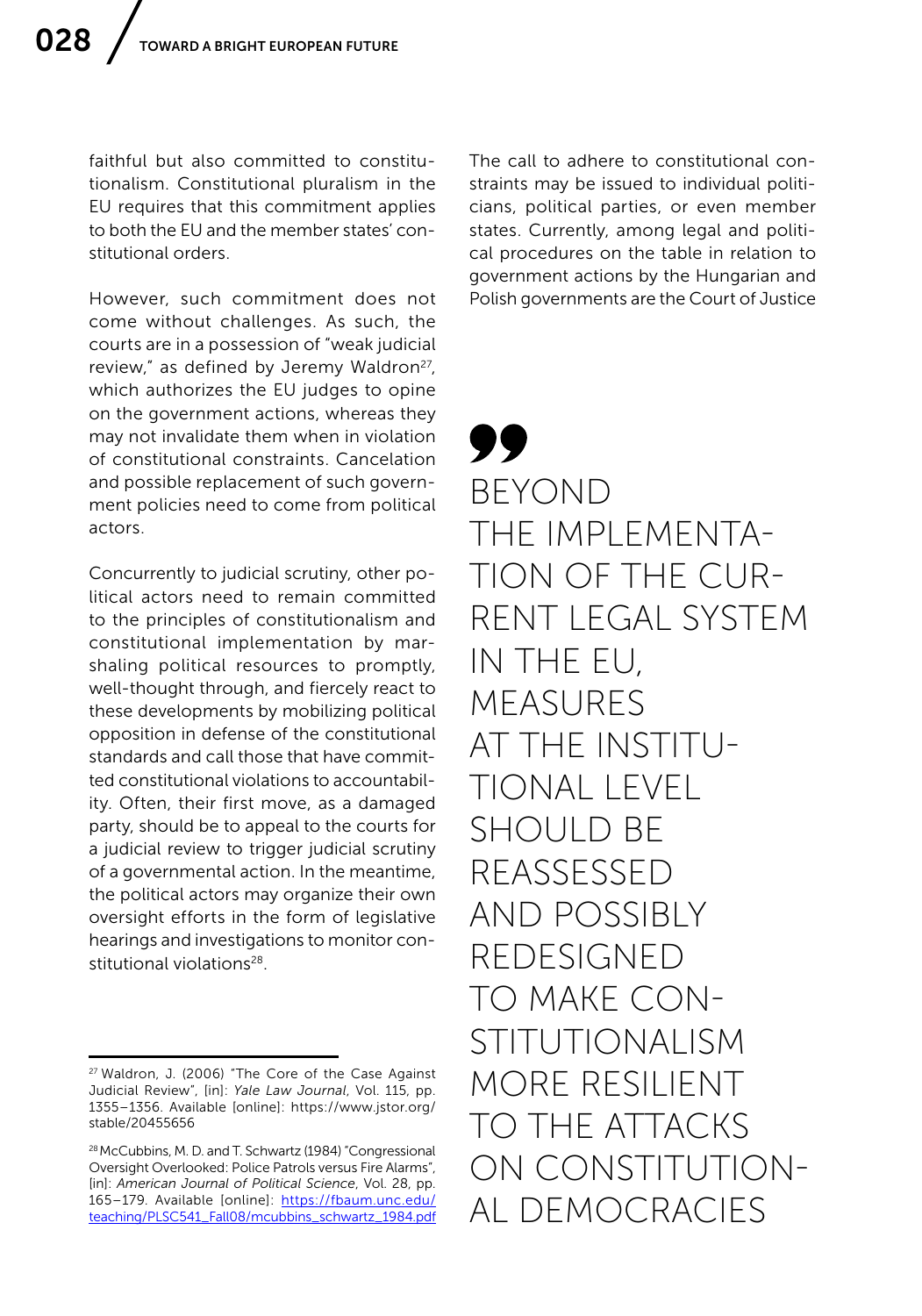of the European Union (CJEU) judgements and several measures by the European Commission<sup>29</sup>

Perhaps these measures will change the incentive matrix for the political leaders of the Hungarian and Polish governments in order for them to change their due course of government actions that have so far not been faithful to constitutionalism. Consequently, upon such and other political, judicial, and diplomatic response rests the further strength and existence of the European Union as the supranational political entity as we know it.

Beyond the implementation of the current legal system in the EU, measures at the institutional level should be reassessed and possibly redesigned to make constitutionalism more resilient to the attacks on constitutional democracies. There are elements in the current constitutional structures at both the member states and EU level that can be used to hinder or even prevent the further drift towards an autocracy.

Shortcomings are common heritage of constitutional structures in all democracies. Hence, a rethink about the constitutional democracy in the EU would be an endeavor with the aim to strengthen its constitutionalism. Economic prosperity and further institutional integration of the EU in the last few decades should not be mistaken for the robustness and strength of constitutionalism in the EU.

## 99 SHORTCOMINGS ARE COMMON HERITAGE OF CONSTITUTION-AL STRUCTURES IN ALL DEMOCRA-CIES

Notably, when the EU started observing the constitutionalism backsliding in Hungary a decade ago, the EU institutions were barely responding to the developments. Furthermore, at that time, the EU's enforcement capacity was not just very weak, but also might have been on questionable ground due to a democratic deficit and legitimacy problems in the EU<sup>30</sup>.

In recent years – even though the EU legal system has remained more or less unchanged – the political, legal, and diplomatic response to the weakening of constitutionalism by the governments of Hungary and Poland has strengthened. Among major institutional developments were the triggering of the procedure laid down in Article 7 TEU after the European Parliament called on the Council to determine the existence of a clear risk of a serious breach by Hungary of

<sup>29</sup> These include launching infringement procedure, triggering Article 7 TEU procedure for a *"clear risk of serious breach"* of EU values, using the European Rule of Law mechanism based on the Rule of Law reports, and using a general regime of conditionality for the protection of the EU's budget, also known as a *"conditionality regulation"* that allows the EU to take measures to protect the EU budget.

<sup>30</sup> Weiler, J. H. H. (2014) "Living in a Glass House: Europe, Democracy and the Rule of Law", [in]: C. Closa, D. Kochenov and J. H. H. Weiler (eds.), *Reinforcing the Rule of Law Oversight in the European Union*, Cambridge: Cambridge University Press. Available [online]: [https://cadmus.eui.eu/bitstream/handle/1814/30117/](https://cadmus.eui.eu/bitstream/handle/1814/30117/RSCAS_2014_25_FINAL.pdf ) [RSCAS\\_2014\\_25\\_FINAL.pdf](https://cadmus.eui.eu/bitstream/handle/1814/30117/RSCAS_2014_25_FINAL.pdf )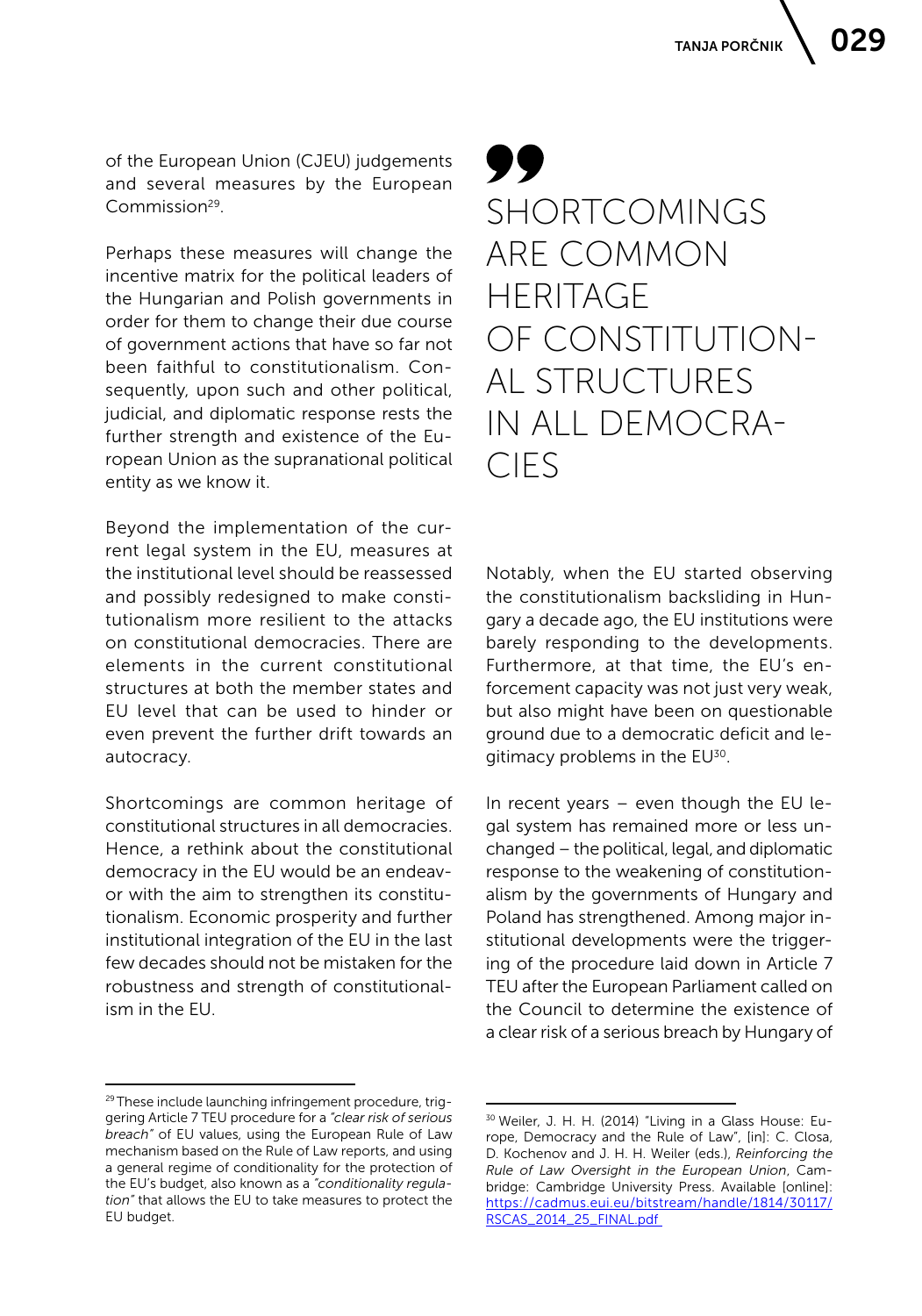99 THE POLITICAL, LEGAL, AND DIPLO-MATIC RESPONSE TO THE WEAKENING OF CONSTITUTION-ALISM BY THE GOV-ERNMENTS OF HUN-GARY AND POLAND HAS STRENGTH-ENED

the EU's founding values $31$ , and the European Court of Justice (ECJ) ruling that Poland had violated the principles of the irremovability of judges and judicial independence when it passed the law lowering the age of retirement for Supreme Court judges<sup>32</sup>.

Still, it is unclear whether institutional safeguards can lead to the enforcement of constitutionalism in these two EU member states, which needs to be accepted and carried out by the governments of these countries. Political nudges and even institutional

checks from the EU institutions may eventually prove to be ineffective in returning these two member states to the upholding of constitutionalism. However, at that point the European Union will at least be at a point to find a way to resolve a question of what type of political union it wants to be. One where all member states uphold constitutionalism, which means that on the EU level it also endures, or one where constitutionalism is not its foundation.

The question also is about the strength and robustness of constitutionalism in the EU before or in the absence of the developments that were ignited by the Hungarian and Polish government.

Crucially, a major shortcoming of the EU legal structure is that while it clearly states its founding values, it is poorly equipped to withstand challenges to these values. What the European Union could do going forward is to reinforce the substantive principles of constitutionalism in its legal order – such as a presumption of liberty, respect for private property rights and human dignity. To guarantee that constitutionalism in the EU is not merely a package in a shiny wrapping paper into which any legal provision could be squeezed in, the legal system requires – along with formal and procedural principles – substantive principles that will define and protect limited government and the rule of law in the EU.

Finally, the European Union is a political experiment. Not only because it brings together more than two dozen member states with prior diverse political history, but also because its institutional structure and legal system have evolved since signing the Maastricht Treaty three decades ago. Debates on EU identity, structures, sovereignty, and legitimacy are still ongoing. This does not come as a surprise, considering that any constitutional democracy evolves

<sup>31</sup> European Parliament (2018) *European Parliament Resolution of 12 September 2018 on a Proposal Calling on the Council to Determine, Pursuant to Article 7(1) of the Treaty on European Union, the Existence of a Clear Risk of a Serious Breach by Hungary of the Values on Which the Union is Founded (2017/2131(INL))*. Available [online]: [https://www.europarl.europa.eu/doceo/docu](https://www.europarl.europa.eu/doceo/document/TA-8-2018-0340_EN.html)[ment/TA-8-2018-0340\\_EN.html](https://www.europarl.europa.eu/doceo/document/TA-8-2018-0340_EN.html)

<sup>32</sup> C-192/18 - Commission v. Poland (2019) *ECLI:EU:C: 2019:529*. Available [online]: [https://curia.europa.eu/ju](https://curia.europa.eu/juris/liste.jsf?num=C-192/18 )[ris/liste.jsf?num=C-192/18](https://curia.europa.eu/juris/liste.jsf?num=C-192/18 )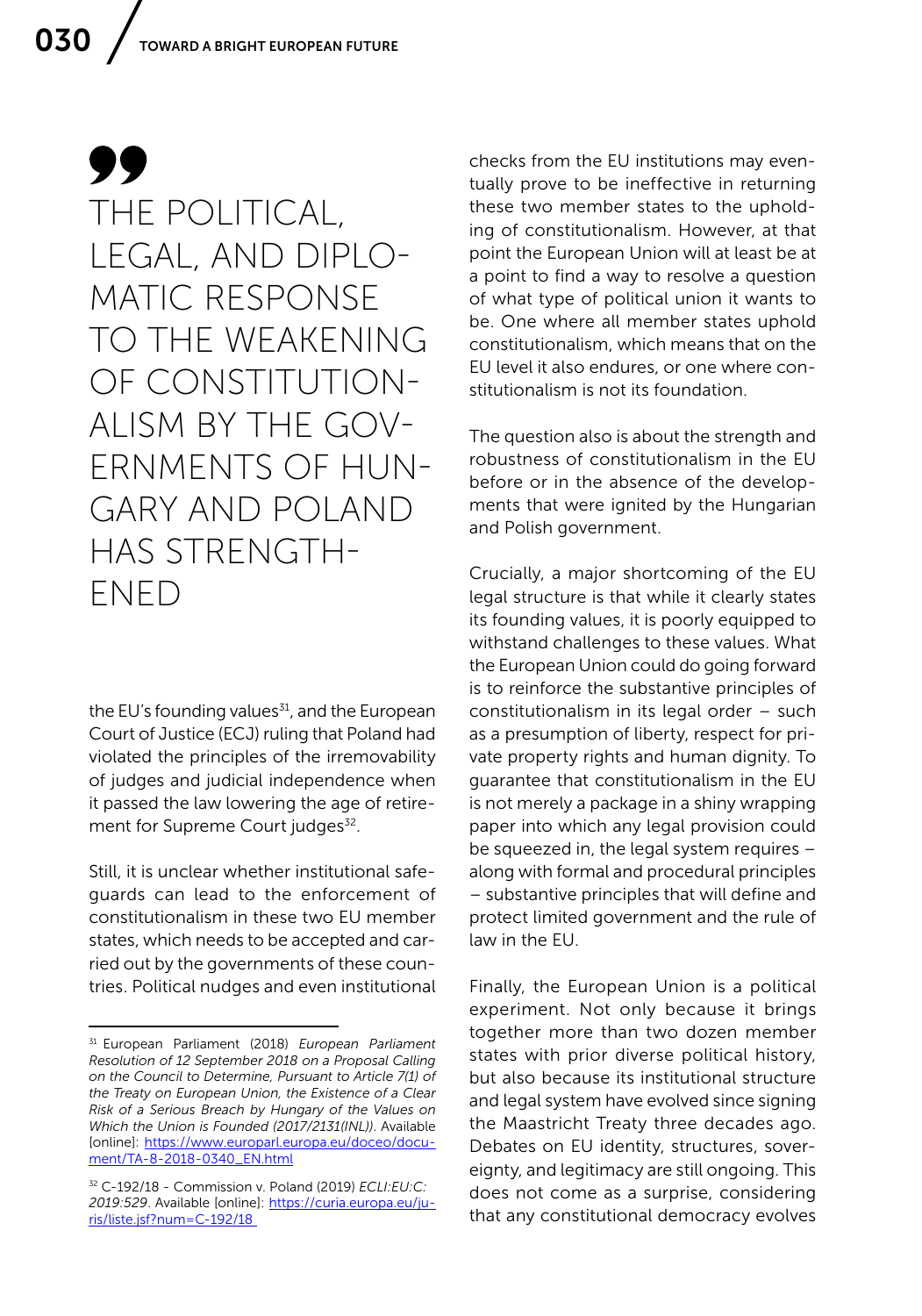throughout time. Such constitutional development may be the consequence of shortcomings of the original design or the fundamental changes in a society. Either way, it is a part of strengthening constitutionalism.

## THE ROLE OF THE WIDER POLITY

Importantly, the defense of constitutionalism does not depend only on the action of political actors but also on the support for it in the wider polity. When voters expect their politicians to adhere to constitutional principles, the chances for political actors to risk reelection by staying on the set course of constitutionalism undercutting decrease.

99 A MAJOR SHORTCOMING OF THE EU LEGAL STRUCTURE IS THAT WHILE IT CLEARLY STATES ITS FOUNDING VALUES, IT IS POORLY EQUIPPED TO WITHSTAND **CHALLENGES** TO THESE VALUES

The opinion of the voters is a key component in the political calculation.

When two or more sides to the political question of constitutional values are presented in a constitutional democracy, the political class and citizens at large have the right to decide which one they accept and wish to see as a foundation of the political regime and legal system. This may also mean that if their values have changed and are no longer in alignment with those that were passed on to them by previous generations, the people may wish to see redefinition of constitutional values.

However, to keep upholding constitutionalism, all sovereign power in a society needs to be limited, including the one of people. The tyranny of the majority is no more acceptable than the tyranny of an autocrat. Crucially, commitment to constitutionalism is echoed in constitutional principles of representative government, separation of powers, constitutional rights, and the rule of law.

Finally, the defense of constitutionalism is conditioned also on the informed polity. For societies that were under repressive political regimes not that long ago, it is essential to put considerable emphasis on civic education and create space for civil society. By exercising their freedoms of speech, association, and assembly, people in an open society may freely share ideas and information on constitutional values and other constitutional constraints on the political actors.

## **CONCLUSIONS**

Constitutional constraints have been contested in the European Union in the recent decade. These actions by political actors in member states were not a mistake rooted in the lack of understanding of constitutional values, but rather a deliberate, methodical